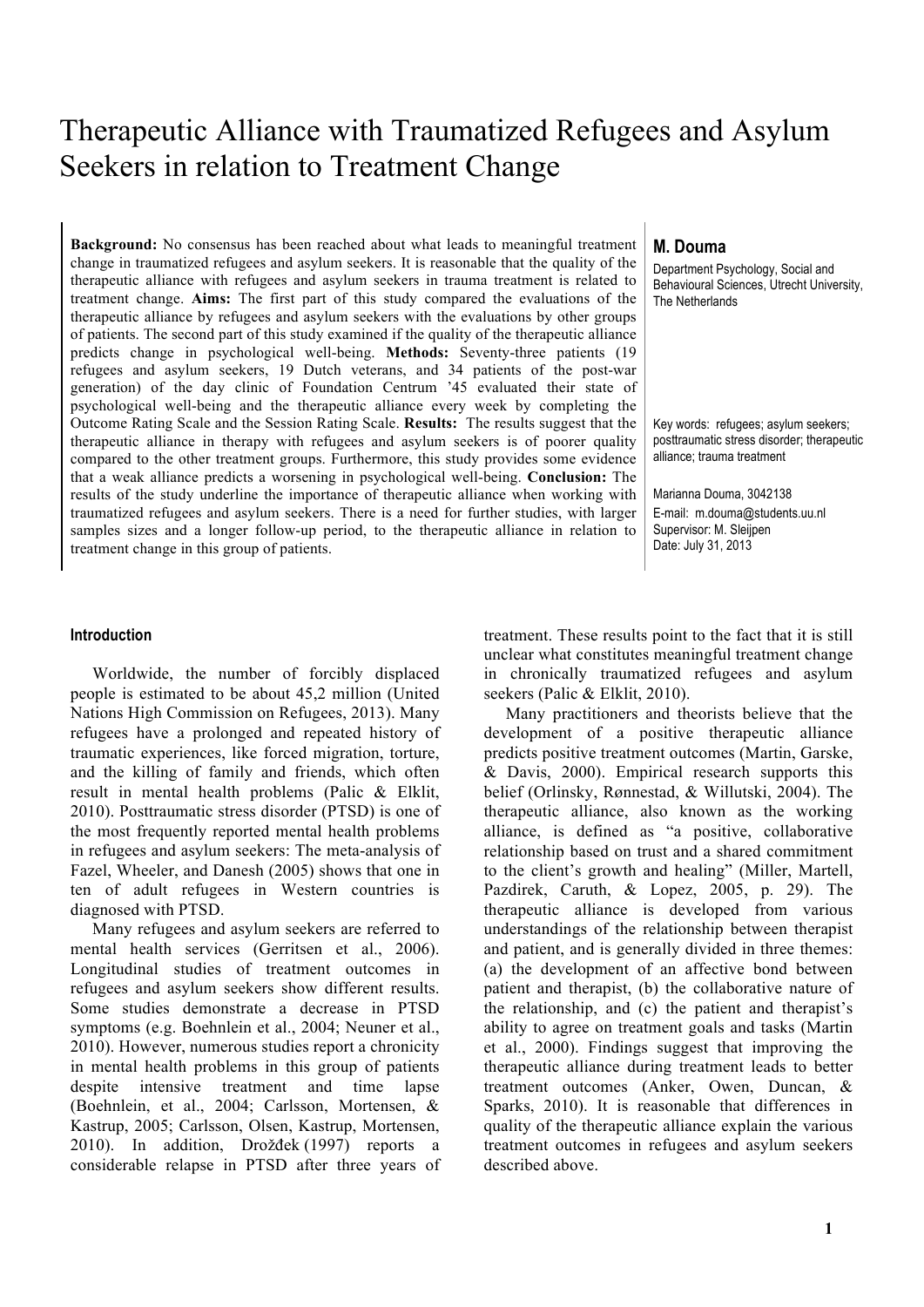Therapeutic alliance with refugees and asylum seekers

The literature broadly discusses the therapeutic alliance with refugees and asylum seekers in psychological treatment, including the affective therapist-patient bond, the collaborative nature of the relationship, and the agreement on goals (e.g. Blom, 1999; Fabri, 2001; Van der Veer & Van Waning, 2004).

*Affective bond.* Trust, cultural, and language barriers can hinder the development of a strong therapist-patient relationship. Firstly, with respect to trust and the feeling of safety, the "core responsibility" in therapy with refugees and asylum seekers is the reconstruction of trust in another person (Fabri, 2001). Many refugees and asylum seekers are survivors of torture, which results in an "ongoing vulnerability within the survivor to feel disempowered or controlled by others" (Fabri, 2001, p. 453). In therapy, this vulnerability becomes visible when the therapist is negatively viewed as an imposing authority figure (Fabri, 2001). Besides, many refugees and asylum seekers foster distrust against authorities due to their experiences during the asylum procedure (Rohlof, 1999). Secondly, cultural barriers form a challenge for the therapist-patient relationship. It can be assumed that many refugees and asylum seekers are unfamiliar with Western psychotherapy and do not know how psychotherapy can help (Sue, 2006). Especially when they are from traditional cultures where it is common to seek assistance within the family or one's religious community, talking to a stranger about problems might be difficult (Fabri, 2001). Thirdly, language barriers influence the relationship. Miller et al. (2005) describe the alternation of the dyadic therapy to a triadic relationship, due to the addition of an interpreter. In this study, Miller and colleagues illustrate a common experience of therapists, when the client initially forms a stronger bond with the interpreter.

*Collaboration.* With respect to the collaborative nature of the relationship between the therapist and his/her refugee patient, (cultural) ideas about the typical roles in therapy are important. In Western psychological treatment, a therapist tries to equalize the relationship by encouraging the patient to be an active collaborator. In intercultural treatment, this encouragement may clash with the deeply held norms of a refugee or asylum seeker, who is from a hierarchical and traditional culture where the therapist is typically viewed as an authority (Shonfeld-Ringel, 2001).

*Goals.* Trauma-focused psychotherapy is currently recommended as the treatment of choice for PTSD. However, for most refugees and asylum seekers, the diagnosis of PTSD does not encompass the whole range of posttraumatic reactions; post migratory living conditions should be considered as well (Palic  $&$  Elklit, 2010). Their problems can be defined as "psychological", but at the same time as "medical", "social", "political" or "multidimensional" (Drožđek, 2007, p. 12). The pitfall of trauma-focused therapy is emphasizing the experienced traumatized events and ignoring the more urgent needs of refugees, like financial or family problems (Knipscheer, van Middendorp, & Kleber, 2011). Drožđek (2007) suggests that when planning interventions in trauma treatment with refugees and asylum seekers, the mental health professional has to rank the priority areas of change. This means when "mental engineering" of individual problems is the main concern; the role of the (psycho)therapist is the integration of fragmented traumatic experiences. For others, a necessary precondition for further healing might be "social engineering" or practical aid at the familial and societal levels, in combination with aiming for the stabilization of the client (Drožđek, 2007).

All these issues described above can create a difficult uphill struggle for the development of a strong therapeutic alliance with refugees and asylum seekers. Given that the quality of the therapeutic alliance is one of the most important factors for treatment change in general (Orlinsky et al., 2004), one could imagine that the therapeutic alliance in therapy with refugees and asylum seekers, characterized by low levels of trust and a wide range of problems, is an important predictor for treatment change in this group of patients. To the author's knowledge, no quantitative study has focused specifically on the therapeutic alliance in therapy with refugees and asylum seekers. Therefore, it is of considerable importance to identify the role of the therapeutic alliance for treatment change in this group of patients.

# Aims of study

The present study has two primary aims. The first goal of this study is to compare the evaluations of the therapeutic alliance by traumatized refugees and asylum seekers with the evaluations of the therapeutic alliance by Dutch veterans and the postwar generation. It is hypothesized that the therapeutic alliance with refugees and asylum seekers is of poorer quality than with the other treatment groups. The second goal of this study is to identify the extent to which the therapeutic alliance predicts treatment effect (i.e. change in psychological well-being) in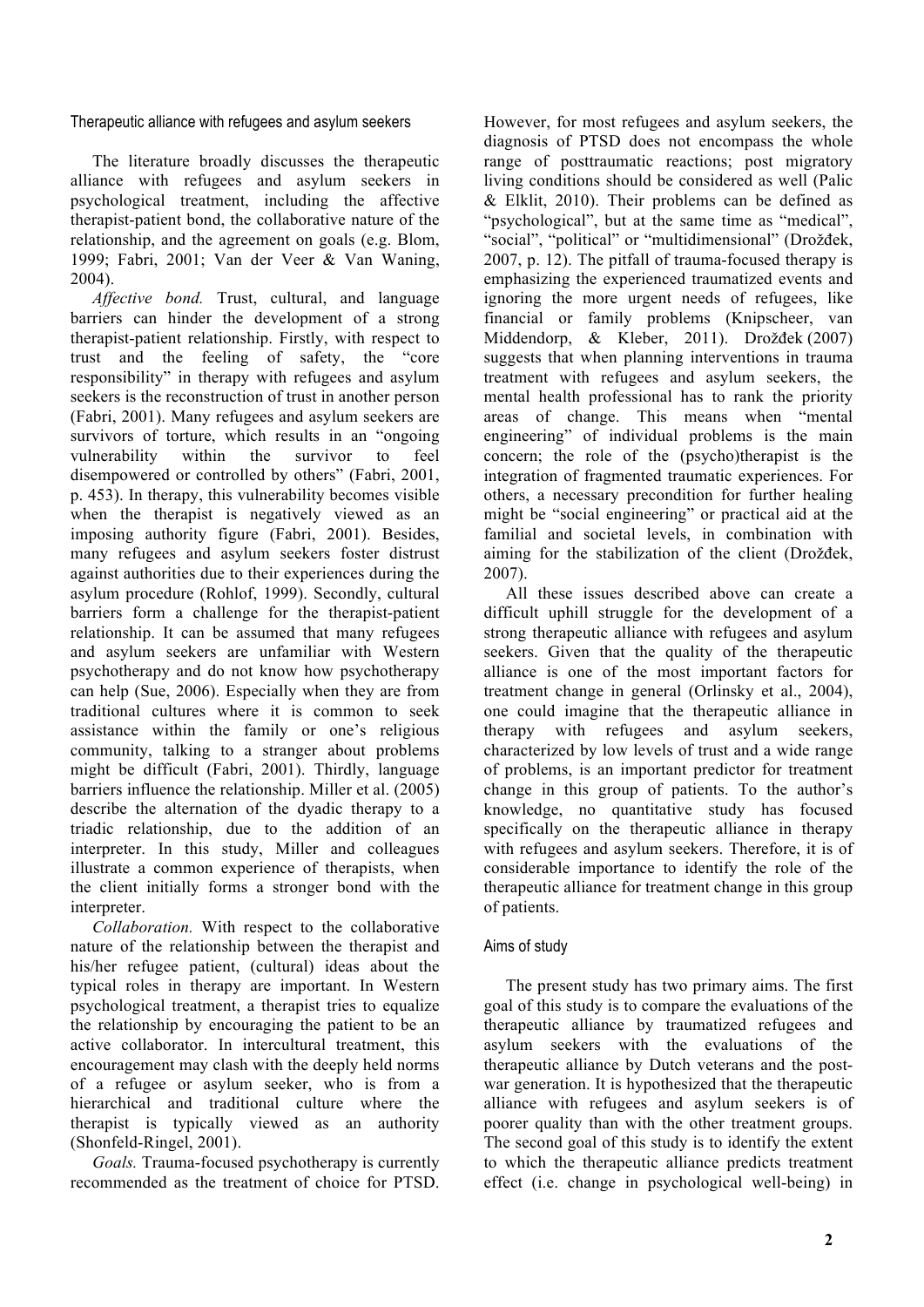refugees and asylum seekers. It is hypothesized that a positive therapeutic alliance predicts a positive change in psychological well-being.

## **Methods**

## Sample

Twenty therapists, working at Foundation Centrum '45, invited their patients to participate in a pilot study about the Outcome Rating Scale (ORS) and the Session Rating Scale (SRS). Foundation Centrum '45 is a Dutch national institute for specialist diagnostics and treatment of psychotrauma complaints resulting from persecution, war, and violence.

In this study, data from 104 patients were used on the basis that they all referred to the day clinic and completed five or more ORS forms. A minimum of five ORS administrations was considered as the minimal period to see any treatment change. Of the 105 patients, 32 had to be excluded from analysis because they had not completed the SRS at the end of the day, as was instructed (Crouzen, 2010).

Of the remaining 72 patients, 22 were female, the mean age was  $50,74$  ( $SD = 8.66$ ) years, and the following treatment groups were included: (Dutch speaking) refugees and asylum seekers  $(N = 19)$ . post-war generation (*N* = 34), and Dutch veterans (*N* = 19). The refugees and asylum seekers came from different countries: Croatia (*N* = 1), Bosnia-Herzegovina  $(N = 3)$ , former Yugoslavia  $(N = 1)$ , Chechenia ( $N = 1$ ), Turkey ( $N = 1$ ), Egypt ( $N = 1$ ), Iraq  $(N = 5)$ , Iran  $(N = 3)$ , (Belgian) Congo  $(N = 2)$ , and Burundi  $(N = 1)$ . Most of the post-war generation and veterans were born in the Netherlands ( $N = 46$ ). Others were born in Germany  $(N = 1)$ , Indonesia (*N*  $= 2$ ), Dutch East India ( $N = 3$ ), and Russia ( $N = 1$ ).

All patients in this sample, followed a day treatment program one day in the week. This program contained several group sessions and individual treatment sessions. Different types of therapies were offered throughout the day, namely: trauma-focused group therapy, sociotherapy, non-verbal therapy, and if necessary psycho-pharmaceutical therapy and social work.

The number of ORS forms completed by patients of this group ranged from 6 to 22, with an average of 11 administrations per patient. The number of completed SRS forms ranged from 4 to 22, with an average of 10 administrations per patient.

For the second part of this study, the (Dutch speaking) refugees and asylum seekers  $(N = 19)$  were analyzed. The mean age was  $51,32$  years  $(SD = 8.15)$ , and 3 were female. The number of ORS forms

completed by these patients ranged from 6 to 14, with an average of 10 administrations per patient. The number of completed SRS forms ranged from 4 to 12, with an average of 8 administrations per patient.

## Measures

The Outcome Rating Scale (ORS) and the Session Rating Scale (SRS) are a Routine Outcome Measurement (ROM) method. The ORS and SRS measure psychological well-being and the therapeutic alliance, respectively. In this study, a group-SRS is used, which is adapted to the group setting (Quirk, Miller, Duncan, & Owen, 2012). The ORS and the SRS each consist of four items. The ORS covers three areas of patient functioning: individually (personal well-being), interpersonally (family and close relationships), and socially (work, school, friendships). Three of the four SRS-items cover the main elements of the therapeutic alliance: the relationship (i.e. *I felt heard, understood, and respected by the therapist and the group*), goals and topics (i.e. *We worked on or talked about what I wanted to work on or talk about*), and approach or method (i.e. *The leader and/or the group's approach are/is a good fit for me*). The fourth item of the ORS and SRS requires the patient to evaluate his/her daily functioning and the treatment day program in general (Hafkenscheid, Duncan, & Miller, 2010).

A patient was instructed to place a mark on a 10 cm line: The more the mark is placed to the right, the more positive the person feels. For the group of refugees and asylum seekers, a sad smiley face on the left and a happy smiley face on the right were added to clarify the dimensional line. Overall scores of psychological well-being and therapeutic alliance were computed by summing the scores on the four subscales of the ORS and SRS.

The ORS and the SRS were available in different languages: Dutch, English, French, German, Arabic, Farsi, Dari, Pashto, Russian and Servo-Croatian. The validity and the reliability are adequate for the ORS (Hafkenscheid et al., 2010; Miller, Duncan, Brown, Sparks, & Claud, 2003) and the Group-SRS (Quirk et al., 2012).

## Procedure

The therapists invited their patients to participate in a pilot study about the ORS and SRS. At the start of treatment, patients provided written informed consent. At the start of the pilot study, patients received an information letter about the ORS and SRS from their therapist. From then on, patients received the ORS form at the beginning of the day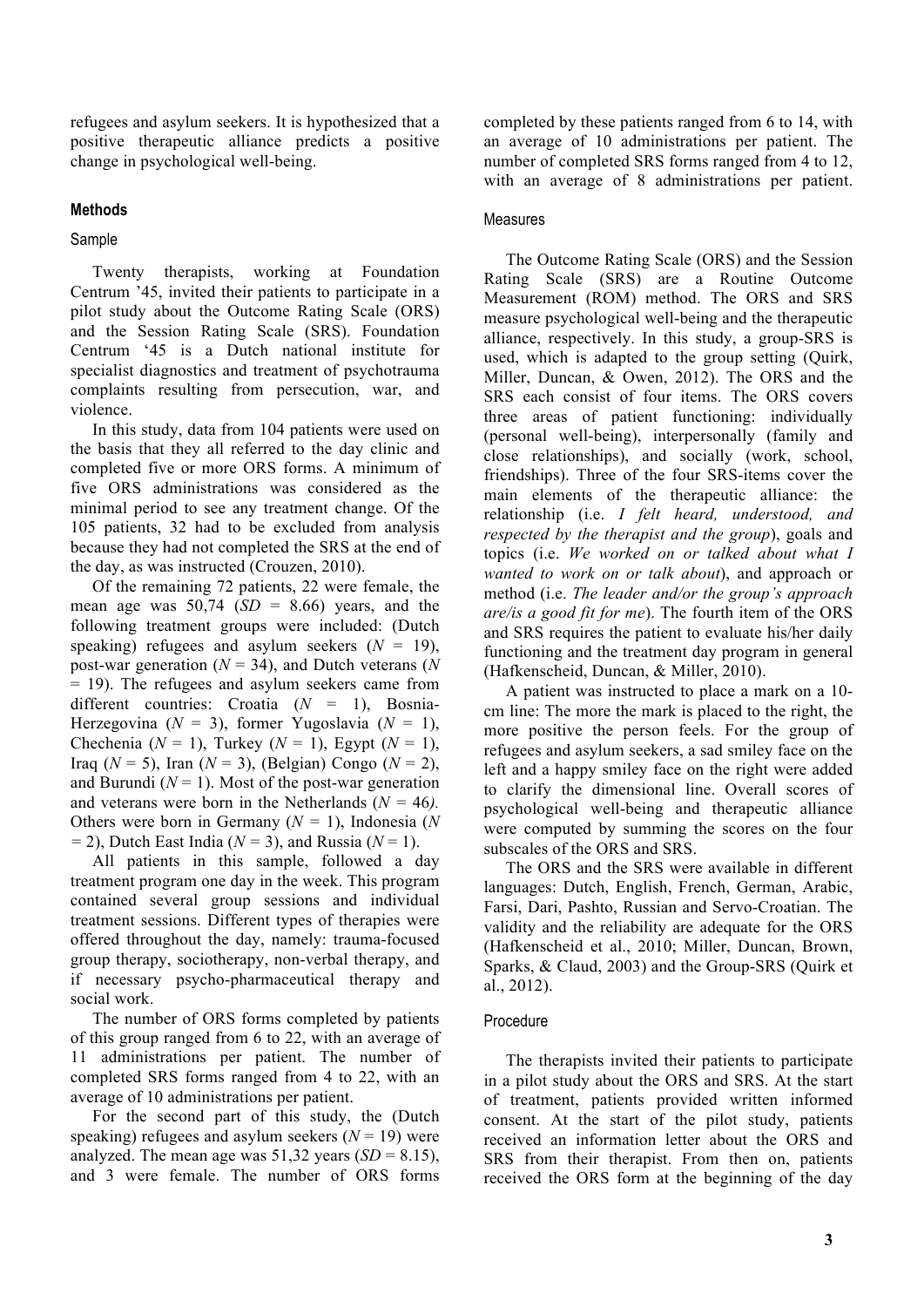program and evaluated their psychological well-being over the last week. At the end of the day, patients received the SRS form and evaluated the therapeutic alliance.

When the forms were completed, each mark on each line was measured to the nearest millimeter. The subscores on the ORS and SRS were filled in an Excel spreadsheet that was specially created for the pilot study. As a result, a graph showed changes in ORS and SRS (sub)scores over time.

#### Design & analysis

For the first part of this study, a one-way ANOVA was used to test differences between treatment groups (i.e. refugees and asylum seekers, Dutch veterans, post-war generation) on the evaluation of the therapeutic alliance. Overall scores and subscores on the SRS were used for analysis. A Pearson correlation analysis was performed to assess the relationship between the number of administrations of the SRS and the evaluation of the therapeutic alliance. No statistically significant correlation was found between the two variables  $(r(71) = .185, p =$ .185).

For the second part of this study, a repeated measures ANOVA was carried out to test if the quality of the therapeutic alliance predicts change in psychological well-being. Overall ORS scores at three time points were used for analysis: the first, the middle, and the last administration. The mean of the overall SRS scores was calculated for every patient. Subsequently, patients were divided into two groups by the median: patients with a mean below the median were placed into the low alliance group, and patients with a mean above the median into the high alliance group. The high alliance group represents the patients with better evaluations of the therapeutic alliance than the low alliance group. Overall ORS scores at three time points were used as dependent variables, and the alliance group as the predictor variable.

#### **Results**

For the first part of the study, a one-way ANOVA revealed that the evaluation of the therapeutic alliance differed statistically significantly between refugees and asylum seekers, Dutch veterans, and the post-war generation  $(F(2,69) = 22.703, p = .000)$ . To test whether the evaluations of the therapeutic alliance by refugees and asylum seekers differed from the evaluations of the therapeutic alliance by other treatment groups, a planned contrast test was conducted. This revealed that refugees and asylum seekers evaluated the therapeutic alliance in therapy statistically significantly lower than the other treatment groups  $(t(69) = -6.459, p = .000)$ . Table 1 represents the means of the overall SRS scores for every treatment group.

Furthermore, a one-way ANOVA showed that the ratings on all elements of the therapeutic alliance (i.e. relationship with therapists and group, goals and topics, approach and method, overall feeling) differed statistically significantly between refugees and asylum seekers, Dutch veterans, and the post-war generation: relationship,  $F(2,69) = 22.190$ ,  $p = .000$ , goals and topics,  $F(2,69) = 20.507$ ,  $p = .000$ , approach and method,  $F(2,69) = 18.968$ ,  $p = .000$ , and overall feeling,  $F(2,69) = 18.062$ ,  $p = .000$ . To test whether the ratings on the subscales by refugees and asylum seekers differed from the ratings by patients of the other treatment groups, a planned contrast test was conducted. This revealed that the evaluations by refugees and asylum seekers were statistically significantly lower, with regard to all four elements of the therapeutic alliance, than evaluations by the other treatment groups: relationship  $(t(69) = -$ 

Table 1

*Therapeutic Alliance Scores by Treatment Groups* 

| <b>Elements Therapeutic Alliance</b> | n  | М     | SD   |
|--------------------------------------|----|-------|------|
| <b>Therapeutic alliance</b>          |    |       |      |
| Refugees and asylum seekers          | 19 | 16.98 | 8.07 |
| Post-war generation                  | 34 | 28.86 | 5.09 |
| Dutch veterans                       | 19 | 27.18 | 6.35 |
| Relationship                         |    |       |      |
| Refugees and asylum seekers          | 19 | 4.20  | 2.08 |
| Post-war generation                  | 34 | 7.20  | 1.33 |
| Dutch veterans                       | 19 | 6.77  | 1.53 |
| <b>Goals and topics</b>              |    |       |      |
| Refugees and asylum seekers          | 19 | 4.18  | 2.05 |
| Post-war generation                  | 34 | 7.06  | 1 22 |
| Dutch veterans                       | 19 | 6.42  | 1.62 |
| Approach and method                  |    |       |      |
| Refugees and asylum seekers          | 19 | 4.33  | 2.17 |
| Post-war generation                  | 34 | 7.24  | 1.38 |
| Dutch veterans                       | 19 | 6.69  | 1.57 |
| <b>Overall feeling</b>               |    |       |      |
| Refugees and asylum seekers          | 19 | 4.31  | 1.9  |
| Post-war generation                  | 34 | 7.37  | 1.38 |
| Dutch veterans                       | 19 | 7.28  | 2.49 |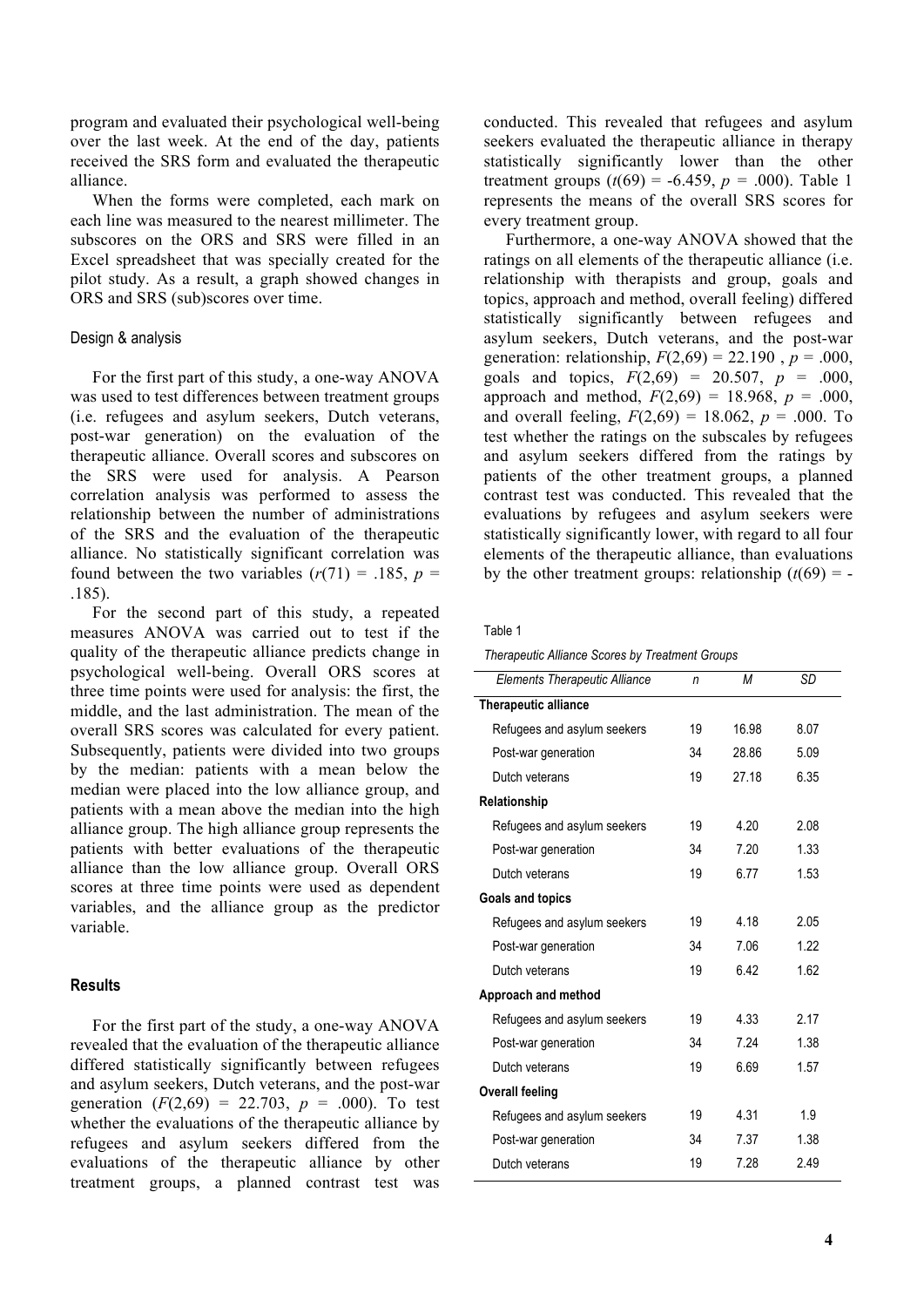6.383,  $p = .000$ , goals and topics ( $t(69) = -5.963$ ,  $p =$ .000), agreement on approach and method  $(t(69) = -$ 5.815,  $p = .000$ , and the overall feeling about the therapeutic alliance  $(t(69) = -5.917, p = .000)$ . Table 1 represents the means of the SRS subscores for every treatment group.

For the second part of the study, a repeated measures ANOVA was performed to examine if the quality of the therapeutic alliance predicts change in psychological well-being. Mauchly's test indicated that the assumption of sphericity had been violated,  $\chi^2(2) = 7.081$ ,  $p = .29$ , therefore degrees of freedom were corrected using the Greenhouse-Geisser estimation of sphericity ( $\varepsilon$  = .727). The main effect of time was non-significant (*F*(1.453,23.251) = 1.985, *p* = .168), which suggests that a patient's psychological well-being did not change over time. The interaction between time and the quality of the therapeutic alliance was marginally significant (*F*(1.453,23.251)  $= 3.153$ ,  $p = .075$ ). Figure 1 indicates that patients with lower alliance scores decreased in psychological well-being over time, and patients with higher alliance improved between the first and middle administration, but then fall back to almost the same state of well-being as at the beginning.



*Figure 1.* Change in psychological well-being in patients with lower alliance scores and higher alliance evaluations.

#### **Discussion**

To gain more knowledge about what constitutes meaningful treatment change in chronically traumatized refugees and asylum seekers, this study identified the role of the therapeutic alliance in treatment change in this group of patients.

The first part of this study compared the therapeutic alliance in therapy with refugees and asylum seekers with the therapeutic alliance in therapy with other groups of patients (i.e. Dutch veterans and post-war generation). As hypothesized, the therapeutic alliance, from a patient's point of view, was statistically significantly lower in refugees and asylum seekers compared to the other groups of patients. On all elements of the therapeutic alliance, refugees and asylum seekers scored statistically significantly lower compared to the Dutch veterans and the post-war generation. The second part of this study examined the role of the therapeutic alliance in treatment change (i.e. change in psychological wellbeing) in refugees and asylum seekers. In contrast to what was hypothesized, no statistically significant change in psychological well-being over time for the whole group was found. The interaction effect was marginally significant; which suggests that patients with lower alliance scores decreased in psychological well-being, and patients with higher alliance scores did not change remarkably.

The results of this study imply that the therapeutic alliance in therapy with refugees and asylum seekers is of poorer quality compared to other groups of patients. This is in line with the literature, which describes many challenges for the development of a strong affective and collaborative relationship between a therapist and his/her refugee patient. For instance, trust issues can hinder the development of a strong therapist-patient bond (Fabri, 2001). Furthermore, a weak therapeutic alliance could be a consequence of a clash between the norms of the therapists and his/her refugee patient: when, for instance, the encouragements of a Western therapist to make the patient an active collaborator collides with the traditional norms of the patient, who beliefs the therapist is an authority (Shonfeld-Ringel, 2001). In addition, the complexity of social and psychological problems in refugees and asylum seekers can further complicate the collaboration between therapist and patient (Drožđek, 2007).

Previous studies show that the therapeutic alliance is an important factor for treatment change (Orlinsky et al., 2004). Therefore, the low evaluation of the therapeutic alliance by refugees and asylum seekers is worrying. To the author's knowledge, no other study has compared the quality of the therapeutic alliance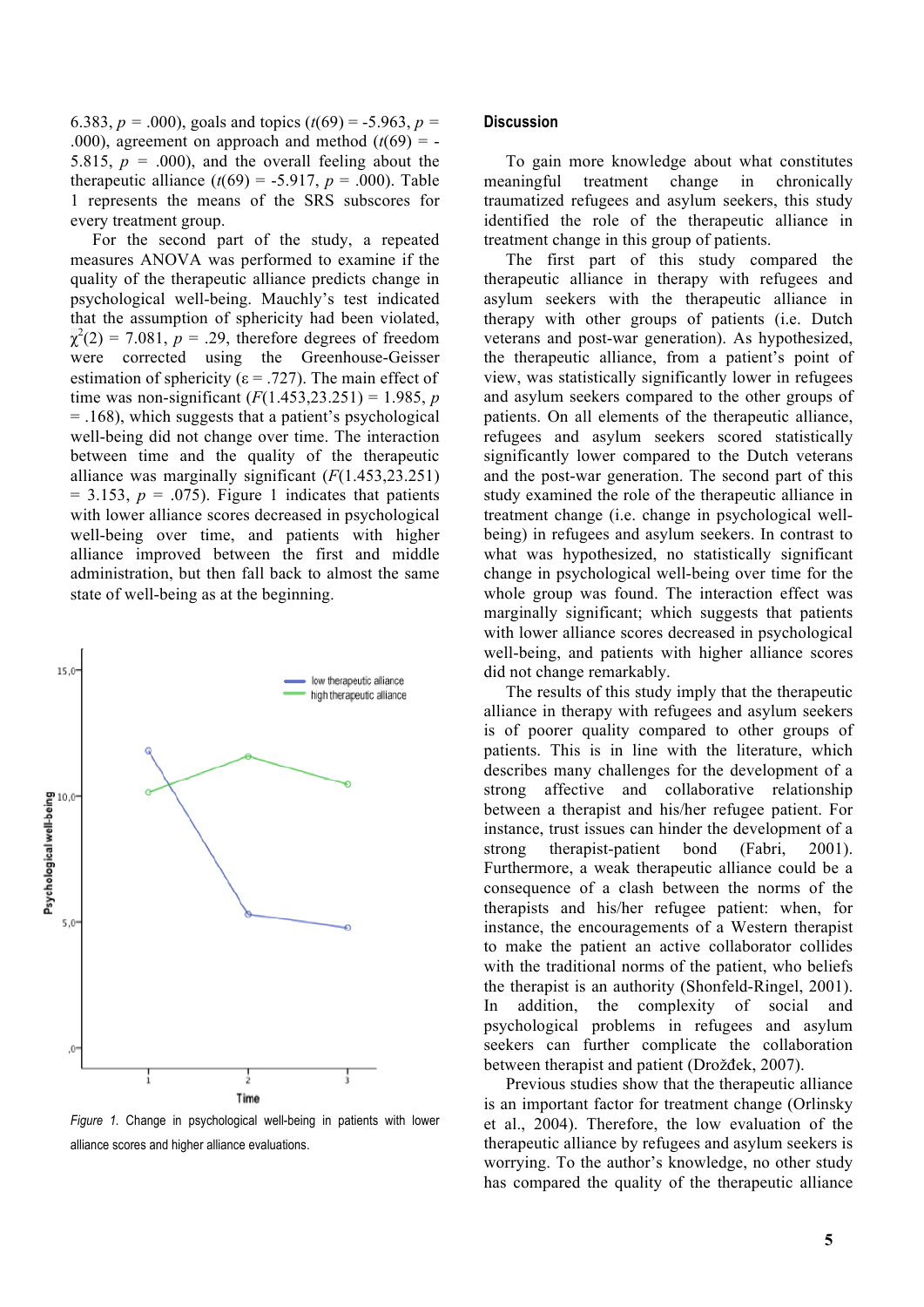in therapy with refugees and asylum seekers with other treatment groups. That is why this study must be regarded as a stepping-stone to further research to the therapeutic alliance with refugees and asylum seekers.

The second part of this study indicates that patient's state of psychological well-being did not change over time. A lack of significant change has been observed in more studies of treatment effects in refugees and asylum seekers (e.g. Boehnlein et al., 2004; Carlsson et al., 2010). The reality is that, for most refugees and asylum seekers, mental health problems lasted many years at the time of the start of treatment (Carlsson et al., 2010). Post-migration factors, which are specific for refugees and asylum seekers, may possibly underlie the unchanged psychological well-being in this group of patients as well. Post-migration factors, like identity loss and acculturation are connected to social problems like unemployment, social isolation, and discrimination (Palic & Elklit, 2010). Studies show that postmigration factors might play a role in the maintenance of refugees' mental health problems (Carlsson, et al., 2006; Lie, 2002).

The marginal interaction effect found in this study still suggests that the therapeutic alliance is related to treatment change in refugees and asylum seekers. The slight improvement in psychological well-being in patients with high alliance scores between the first and second measurement is of interest. More followup measurements should provide evidence that patients with higher alliance scores improve in psychological well-being over a longer period of time. It should be kept in mind that a gradual response to treatment should be expected for this group of patients, due the complexity of the trauma (Silove, Steel, McGorry, Miles, & Drobny, 2002).

The finding that psychological well-being decreased in patients with lower alliance scores is alarming. This finding suggests the possibility that treatment may be harmful when the therapeutic alliance is weak. To the author's knowledge, no other studies showed worsening in symptoms in traumatized refugees and asylum seekers; even untreated patients in the study of Drožđek (1997) showed some improvement at a three-year follow up. The decrease in psychological well-being in patients with weak alliance scores, could be a consequence of losing hope: Some patients show a sharp rise in psychological well-being in the early phase of treatment, but constantly worsen again when treatment is not what they hoped it would be (Crouzen, 2010). It should be noticed that a decline in psychological well-being in refugees and asylum seekers might be caused by post-migrational stress as

well. Uncertainties like status, finances, conflict situation in their country of origin, and being separated from family of friends could possibly influence their state of well-being.

## Strengths and limitations

This study is unique for different reasons. Firstly, no other quantitative study has examined the therapeutic alliance in therapy with refugees and asylum seekers. This is remarkable because low levels of trust, language, and cultural barriers make the therapeutic alliance for refugees and asylum seekers of great concern. Secondly, instead of measuring symptom change, this study measured well-being on three areas of patients functioning (i.e. individually, interpersonally, and socially). This different approach is important, because aspects like 'self-efficacy' and 'competency' affects psychological well-being as well (Bandura, 1994; Warr, 1990). For instance, when a person is competent, he/she has adequate psychological resources to deal with the experienced difficulties in life (Warr, 1990). In other words, it is reasonable that a patient still reports trauma symptoms, but psychological well-being improved due to more experienced competency and/or self-efficacy.

This study has several limitations. The validity and reliability of the ORS and SRS have not (yet) been specifically tested in the population of the present study. Nevertheless, it could be assumed that the brief visual measures, used in this study, are easy to understand for (Dutch speaking) refugees and asylum seekers. Furthermore, the number of refugees and asylum seekers included for analysis was small and therefore differences in scores could affect conclusions that are drawn from the data. Therefore, the study results cannot be generalized to the population of refugees and asylum seekers in general. Further research with a longer follow-up period and larger sample sizes should provide more information about the quality and the role of the therapeutic alliance in therapy with refugees and asylum seekers in general.

# Practical and theoretical implications

The results of this study underline the importance of including therapeutic alliance measures in studies of treatment outcome in refugees and asylum seekers.

Furthermore, the low evaluations of the therapeutic alliance in refugees and asylum seekers suggests that more time is needed in the early phase of treatment with refugees and asylum seekers. Treatment protocols should adapt to the situation of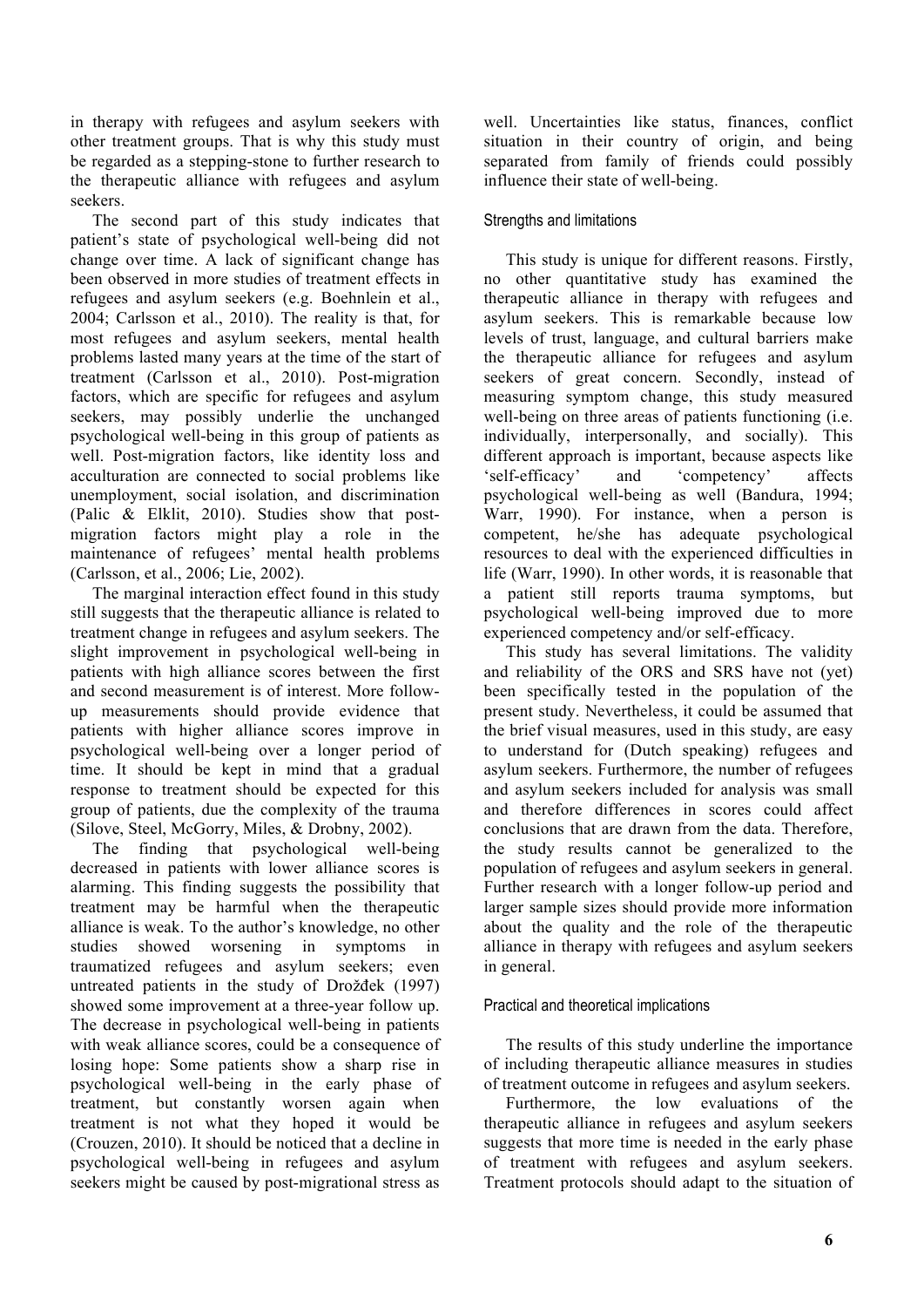refugees and asylum seekers by providing more time for the development of a strong therapist-patient relationship. Even before the start of treatment, "pretherapy" for non-Western patients could be a helpful intervention. This aims at familiarizing non-Western patients with Western psychotherapy by explaining what psychotherapy is, how psychotherapy can help, what the typical roles of therapists and clients are, and what confidentiality is (Sue, 2006). This sounds especially helpful for traumatized refugees and asylum seekers to inspire confidence, and because for many refugees the roles in therapy are unclear (Shonfeld-Ringel, 2001).

A cultural sensitive attitude in intercultural treatment is important to deliver effective interventions to patients from other cultures (Drožđek, 2007; Sue, 2006). In brief, this holds a specific attitude wherein the therapist "combines his knowledge on healing with authentic curiosity about his/her own and the patient's cultural background" (Drožđek, 2007, p. 16). According to Drožđek, this means being aware of your own identity, and at the same time being open-minded for cultural explanations of illness, disease, and healing that the patient brings into treatment.

Last but not least, a more holistic perspective in trauma treatment with refugees and asylum seekers might be helpful. This means that psychological work should not take place in isolation, but rather be a part of broader rehabilitation process (Lie, 2002). According to Watters (2001), this holds a blurring and overlapping of professional roles. Watters states that a worker who helps, for example, a refugee family to gain access to accommodation, is more likely to engage the refugee in counseling and psychotherapeutic work through the trust that is built up in the relationship.

## Conclusion

To the author's knowledge, this is the first quantitative study that examined the quality of the therapeutic alliance in therapy with refugees and asylum seekers, and its relation to treatment change. The low evaluations of the therapeutic alliance by refugees and asylum seekers in contrast to the other groups of patients, together with the decrease in psychological well-being for refugee patients with weak alliance scores, is worrying. These results emphasize the need to find ways to improve the therapeutic alliance, to effectively treat traumatized refugees and asylum seekers. Therefore, in practice and theory, the therapeutic alliance in therapy with refugees and asylum seekers deserves more attention.

#### **References**

- Anker, M. G., Owen, J., Duncan, B. L. & Sparks, J. A. (2010). The alliance in couple therapy: Partner influence, early change, and alliance patterns in a naturalistic sample. *Journal of Consulting and Clinical Psychology, 78*, 635-645.
- Blom, C. (1999). Werken aan de werkrelatie. In H. Rohlof, M. Groenenberg, & C. Blom (red.), *Vluchtelingen in de GGZ*  (pp. 34-39)*.* Utrecht: Pharos.
- Bandura, A. (1994). Self-efficacy. In V. S. Ramachaudran (Ed.), *Encyclopedia of human behavior* (pp. 71-81). New York: Academic Press.
- Boehnlein, J. K., Kinsie, J. D., Sekiya, U., Riley, C., Pou, K., & Rosborough, B. (2004). A ten-year treatment outcome study of traumatized cambodian refugees. *Journal of Nervous and Mental Disease, 192,* 658-663.
- Carlsson, J. M., Mortensen, E. L., & Kastrup, M. (2005). A followup study of mental health and health-related quality of life in tortured refugees in multidisciplinary treatment. *The Journal of Nervous and Mental Disease, 193*, 651-657.
- Carlsson, J. M., Mortensen, E. L., & Kastrup, M. (2006). Predictors of mental health and quality of life in male tortured refugees. *Nordic Journal of Psychiatry, 60,* 51-57.
- Carlsson, J. M., Olsen, D. R., Kastrup, M., & Mortensen, E. L. (2010). Late mental health changes in tortured refugees in multidisciplinary treatment. *The Journal of Nervous and Mental Disease, 198*, 824-828.
- Crouzen, M. (2010). *Handleiding voor Client Directed Outcome Informed (CDOI).* Retrieved February 1, 2013, from http:// www.oplossingsgericht.nu/assets/Uploads/Documenten/CDOIhandleiding-Crouzen-September-2010.pdf
- Duncan, B. L., Sparks, J. A., Claud, D. A., Reynolds, L. R., Brown, J., & Johnson, L. D. (2003). The session rating scale: preliminary psychometric properties of a "working" alliance measure. *Journal of Brief Therapy, 3*, 3-12.
- Drožđek, B. (1997). Follow-up study of concentration camp survivors from Bosnia-Herzegovina: Three Years Later. *Journal of Nervous and Mental Disease, 185*, 690-694.
- Drožđek, B. (2007). The rebirth of contextual thinking in psychotraumatology. In B. Drožđek, & J. P. Wilson (Eds.), *Voices of trauma: Treating survivors across cultures* (pp. 1- 19). New York: Springer Science.
- Fabri, M. R. (2001). Reconstructing safety: Adjustments to the therapeutic frame in the treatment of survivors of political torture. *Professional Psychology: Research and Practice, 30*, 452-457.
- Fazel, M., Wheeler, J. & Danesh, J. (2005). Prevalence of serious mental disorder in 7000 refugees resettled in western countries: a systematic review. *Lancet, 365,* 1309-1314.
- Gerritsen, A. M., Bramsen, I., Devillé, W., Willigen, H. M. van, Hovens, J. E., & Ploeg, M. van der (2006). Use of health care services by Afghan, Iranian, and Somali refugees and asylum seekers living in The Netherlands. *European Journal of Public Health, 16,* 394-399*.*
- Hafkenscheid, A., Duncan, B. L., & Miller, S. D. (2010). The Outcome and Session Rating Scales: A cross-cultural examination of the psychometric properties of the Dutch translation. *Journal of Brief Therapy, 7*, 1-12.
- Knipscheer, J., Middendorp, H. van, & Kleber, R. (2011). De rol van cultuur in het omgaan met psychotrauma. *Psychologie & Gezondheid, 39*, 125-131.
- Lie, B. (2002). A 3-year follow-up study of psychosocial functioning and general symptoms in settled refugees. *Acta Psychiatrica Scandinavica, 106,* 415-425.
- Martin, D.J., Garske, J.P., & Davis, M.K. (2000). Relation of the therapeutic alliance with outcome and other variables: A meta-analytic review. *Journal of Consulting and Clinical*